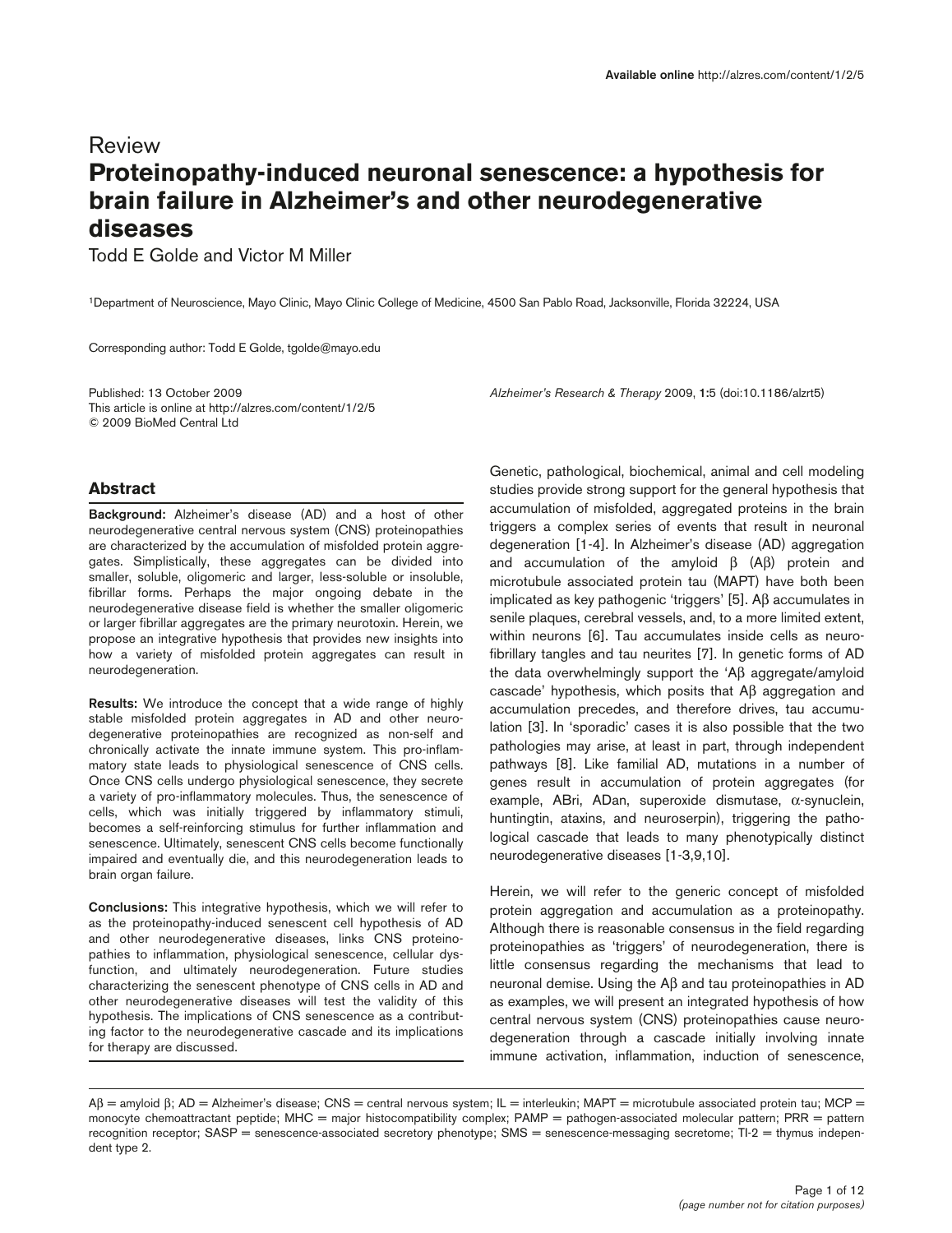



Proteinopathy-induced neuronal senescence. A schematic of proteinopathy-induced neuronal senescence depicts protein misfolding and aggregation as a trigger for a self-reinforcing cycle of pro-inflammatory signals and senescence. As a critical mass of neurons acquire a physiologically senescent phenotype overt neurodegeneration and failures in the brain's cognitive and regulatory functions become clinically apparent.

and subsequent neurodegeneration. We will refer to this integrated hypothesis as the proteinopathy-induced senescent cell hypothesis of neurodegeneration (Figure 1). Along with a detailed presentation of the hypothesis and current experimental data that support this hypothesis, we will outline the experimental steps needed to validate this hypothesis and explore its potential significance with respect to therapeutic development for AD and other neurodegenerative proteinopathies.

## **Step 1: misfolding and aggregation of proteins into pathogen associated molecular patterns**

Aβ, tau and other protein aggregates in neurodegenerative diseases are almost always found in an abnormal structural conformation compared to the non-aggregated protein [1-4]. Many aggregates show the characteristic features of amyloid and accumulate in an 'abnormal' fibrillar β-pleated sheet structure [11]. A common theme of genetic alterations that cause AD is that they increase the likelihood that Aβ will aggregate into amyloid [6]. Mutations in tau that cause frontal temporal dementia with parkinsonism linked to chromosome 17 (FTDP-17 MAPT) also alter tau in a way that increases its likelihood to aggregate into amyloid-like structures [12-14]. Furthermore, there is evidence that mutations in, or overexpression of, other proteins linked to neurodegeneration enhance the likelihood that they are assembled into misfolded aggregates, and many of these aggregates also have characteristic features of amyloid [1-4].

When a normal protein misfolds and aggregates, it no longer resembles a self protein; thus, it is subject to recognition by the immune system. Misfolded self protein aggregates resemble pathogen-associated molecular patterns (PAMPs) and thymus independent type 2 (TI-2) antigens [15-18]. PAMPs are a group of molecules that are capable of activating a wide array of innate immune defenses. They can be proteins, polysaccharides, or nucleotides and are charac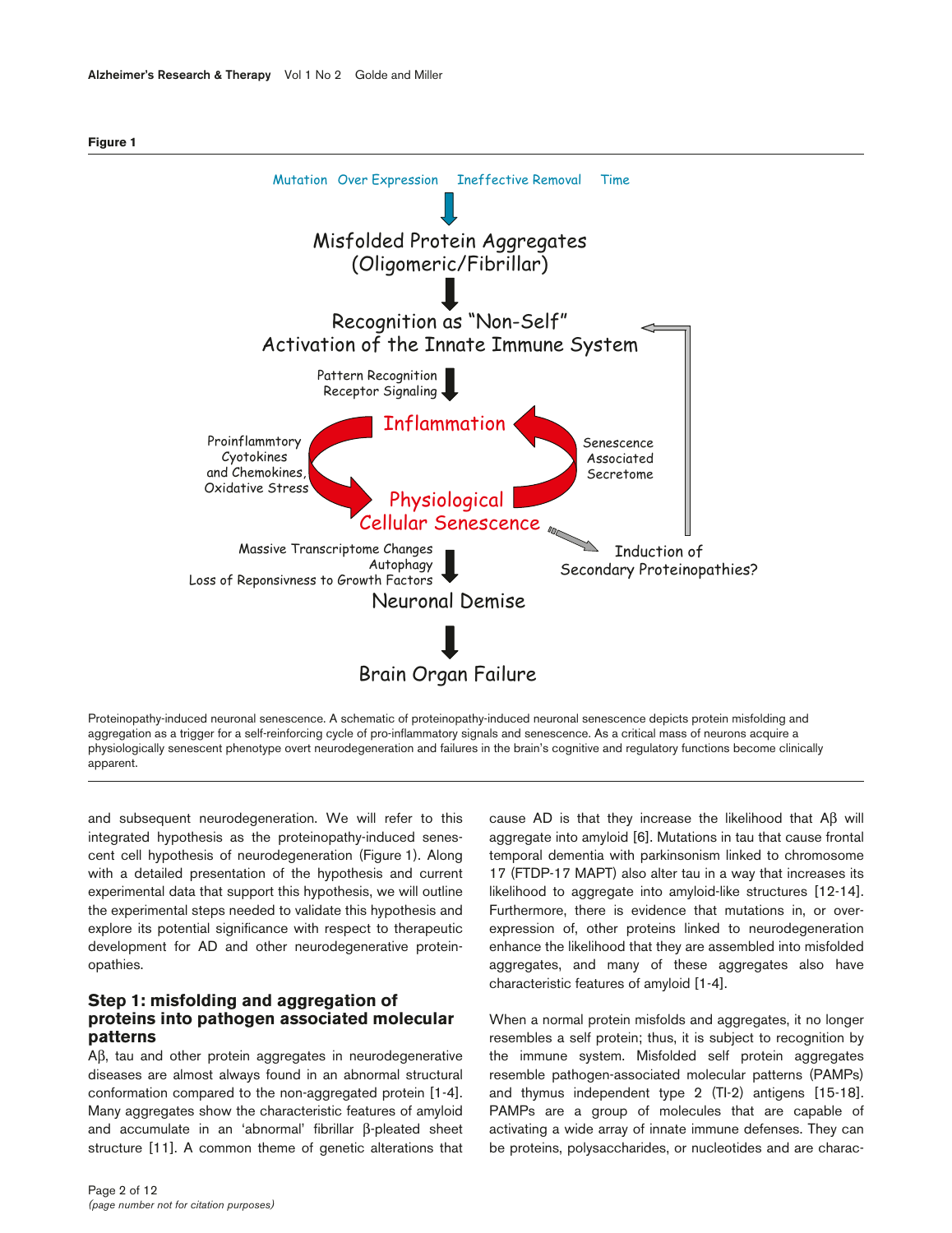terized by a repetitive molecular motif that is recognized as non-self and can bind and activate evolutionarily conserved pattern recognition receptors (PRRs) that initiate innate immune signaling. Classic PAMPs are bacterial lipopolysaccharide, flagellin, peptidoglycan, some viruses and viruslike particles, and double-stranded RNA. TI-2 antigens are similar polymeric molecules that directly stimulate B cells to secrete IgM by crosslinking of plasma membrane immunoglobulin. Despite their chemical diversity, the unifying features of both PAMPs and TI-2 antigens are that they are large in size (typically greater then 100 kDa and often much larger). and have repetitive epitopes (and at least for TI-2 antigens require rigid presentation of the epitope with a twodimensional spacing of 5 to 10 nm), poor *in vivo* degradability, and the ability to activate complement [18]. Notably, these features of PAMPS and TI-2 antigens are quite reminiscent of the features of amyloid deposits [11].

Misfolded protein aggregates can theoretically activate the adaptive immune system. However, the key step in activation of adaptive immunity, major histocompatibility complex (MHC) presentation of non-self peptides, is likely to limit such activation [19]. MHC binds small peptides that are typically cleaved from a larger protein [20]. Unless a small peptide derived from the protein aggregate retains an abnormal 'nonself' configuration following disaggregation, proteolytic cleavage, and binding to the MHC, it will not be a strong activator of the adaptive immune system [21]. Moreover, classic MHC molecules are typically expressed at low levels in the CNS and though there clearly is continuous surveillance of the CNS by T cells, the low levels of T cells and limited MHC expression are likely to limit adaptive immune responses to misfolded self proteins in the CNS. Thus, misfolded self protein aggregates are not likely to strongly activate the adaptive immune response. Instead, the proteinopathy will largely activate the innate immune system.

The recent description of proteins that can exist as functional amyloid-like structures within select organelles challenges, to some degree, the notion that all aggregated misfolded proteins are PAMPs. Examples of physiologically 'functional' mammalian amyloids are currently limited to amyloid formation by select peptide hormones in secretory granules of the pituitary, amyloid present in semen, and Pmel17 in melanocytes [22-24]. Notably, both the secretory granule amyloid and Pmel17 amyloid are contained within intracellular vesicles that most likely sequester them from interaction with PRRs and other forms of innate immune surveillance. Furthermore, because the peptide hormone amyloids must dissociate in order for them to be active, they are distinct from many pathological amyloids and PAMPs, which are highly stable structures.

## **Step 2: proteinopathy-mediated activation of innate immunity results in chronic inflammation**

Amyloid or amyloid-like protein aggregates are highly resistant to degradation [11]. Perhaps the clearest illustration of this stability is seen in both *in vivo* imaging studies in Aβ protein precursor transgenic mice and cross-sectional pathology studies in inducible Aβ protein precursor transgenic mice [25-28]. These studies demonstrate that the amyloid deposits, once formed, are incredibly stable even in the absence of ongoing Aβ production. Though intracellular aggregates, such as those found in the polyglutamine diseases, can in certain circumstances be cleared in mice in which the transgene is turned off entirely, this situation is not replicated in the human disease and attempts to clear the aggregates may result in direct impairment of the protein quality control machinery [29-32]. Significantly, amyloid or amyloid-like protein aggregates catalyze the structural conversion of the normally folded protein into additional aggregates via a seeded nucleation-dependent process. Thus, following nucleation, the ongoing production of a 'normal' precursor drives additional amyloid formation [33,34]. In contrast to amyloid, the stability and 'seeding' or nucleating potential of other potentially pathogenic oligomeric structures formed by misfolded proteins has not been studied in detail [35,36].

We postulate that extracellular and intracellular protein aggregates act like PAMPs and result in chronic activation of the innate immune systems through PRRs. The concept that misfolded protein aggregates are PAMPs and activate innate immunity has been previously suggested by a number of groups and is supported by a plethora of experimental data [37-39]. Amyloid and amyloid like aggregates regardless of their peptide or protein subunit can be shown to bind and activate a whole array of PRRs, including Toll-like receptors, formyl peptide receptors, receptor for advanced glycation end products, scavenger receptors, complement and pentraxins [37-39]. Oligomeric assemblies of amyloidogenic proteins have not been studied as intensively with respect to PRR activation, but in the cases that they have they can be shown to elicit effects similar to amyloid fibrils (reviewed in [37]). Structurally, it is likely that oligomeric proteins resemble viruses or virus-like particles, which are known to function as PAMPs [40].

Most of the experiments that have established amyloid, amyloid like structures, and oligomers as PAMPs have involved direct application of these aggregates to cells in culture [37]. Such studies are complemented by histopathological studies that show co-localization of inflammatory cells and mediators with amyloid plaques and *in vivo* studies using multiphoton imaging that show the rapid mobilization of microglia to newly formed plaques [38,39,41-43]. These studies strongly support the concept that extracellular proteinopathies activate PRRs. Less well supported by direct experimental data is the notion that an intracellular protein aggregate acts like a PAMP, resulting in activation of PRRs and mobilization of the innate immune defenses. Nevertheless, a number of pathological features seen in intracellular proteinopathy-induced neurodegeneration suggest that these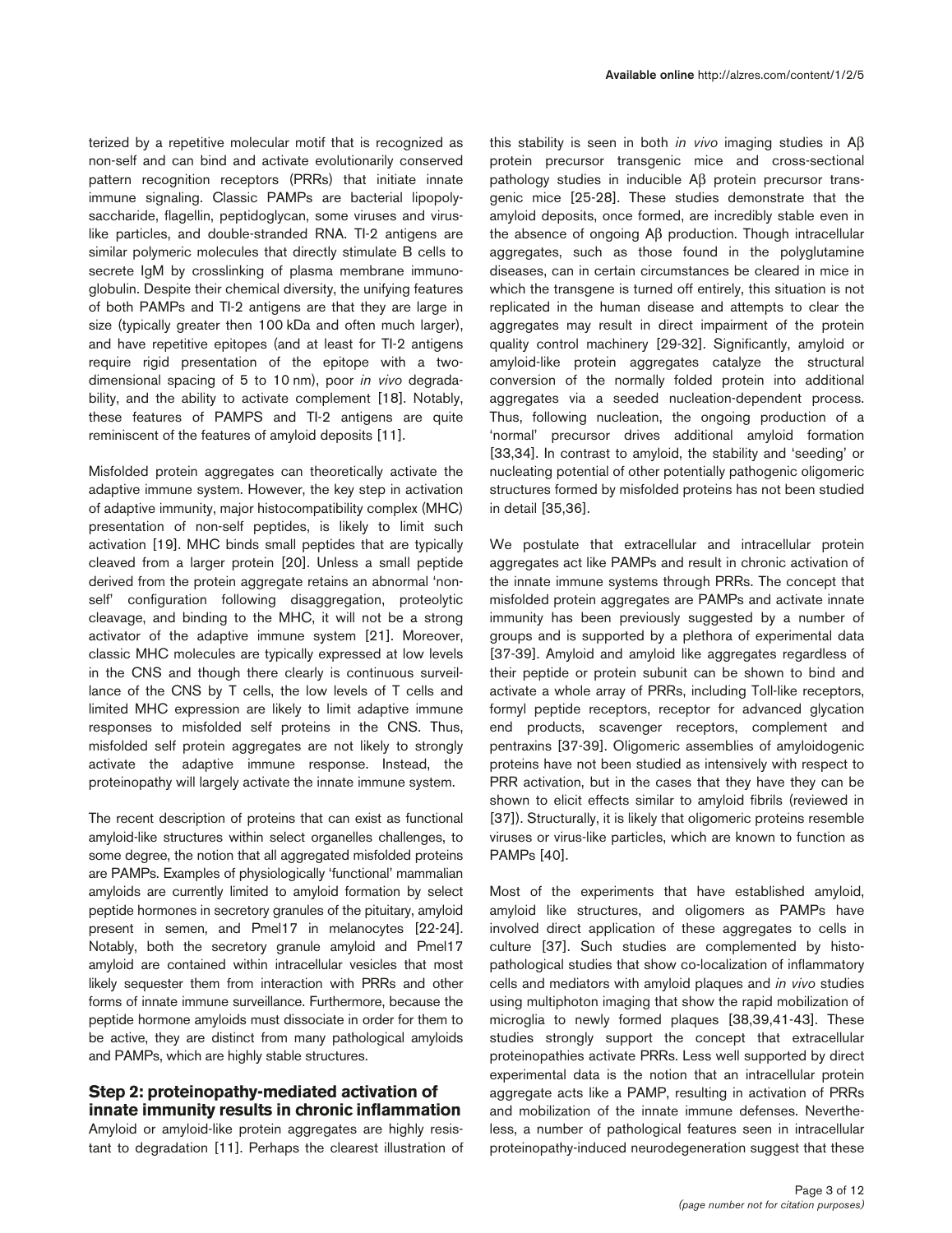intracellular aggregates are activating the innate immune system. For example, binding to heat shock proteins, induction of autophagy and binding to intracellular PRRs can all activate the innate immune system [37,44-46].

The notion that intracellular proteinopathies activate innate immunity incorporates and extends some aspects of the danger theory of immune activation. This theory postulates that an intracellular stress or pathogen results in the cell generating a 'danger' signal that activates the immune system [47]. In this case we postulate that an intracellular protein aggregate causes the neuron or other CNS cell to send out 'danger signals' that activate the innate immune system. Such 'danger signaling' might explain the observation that inflammatory markers are often the earliest sign of pathology in experimental models of neurodegenerative proteinopathies [38,48-51]. Ultimately, intracellular or extracellular, stable protein aggregates acting as PAMPs will produce a chronic inflammatory condition.

A major ongoing debate in the AD and the larger neurodegenerative disease field is whether small soluble aggregates or larger, less soluble aggregates are the principle toxic species [52-55]. In the context of this hypothesis, both small soluble aggregates - oligomers - and larger aggregates fibrils - will function as PAMPs. Depending on their concentration, location, and degradability, their ability to activate PRRs will likely vary. Significantly, the activation of PRRs by PAMPs elicits a response that is designed to result in clearance or sequestration and inactivation of the PAMP. In addition to a whole host of other variables, differential activation of the innate immune system by different protein aggregates and variable clearance of the aggregates following immune activation probably contribute to the imperfect correlations between the amounts and regional distribution of protein aggregates with clinical and neuropathological phenotypes [56]. Indeed, an aggregate that elicits the strongest innate immune response may be cleared more effectively. If this is the case, then it will always be challenging to link the aggregate to downstream pathology through cross-sectional analyses.

## **Step 3: chronic inflammation and senescence are mutually reinforcing states**

Histopathological, biochemical and molecular studies unambiguously show that the AD brain is subject to a chronic inflammatory condition [38]. The widespread gliosis and increased levels of numerous inflammatory factors, including, but not-limited to, chemokines, cytokines, and acute phase reactants, in the absence of overt lymphocytic or mononuclear infiltrates is consistent with inflammation resulting from innate immune activation and not adaptive immune responses. In AD, the inflammatory changes are noted in the earliest stages of the disease process and have also been shown to be early events in some of the AD mouse models of amyloid and tau pathology. As noted above, in some cases

the earliest pathology noted is microglial activation and increased levels of select cytokines [38,48-51]. Though often more focal in nature, inflammation is a hallmark of other CNS proteinopathies and is often seen as an early change in mouse models of these diseases [57].

Recent studies have revealed a remarkable connection between inflammatory mediators and replicative senescence [58-64]. These studies demonstrate that a hallmark of replicatively senescent cells is a massive increase in the secretion of multiple pro-inflammatory proteins, including IL-6, IL-8 (CXCL8), IL-1α and β and monocyte chemoattractant peptide-1 (MCP-1, CCL2) [60,63]. In certain cases it has been shown that these secreted proteins can act in an autocrine manner to further maintain the senescent state, drive senescence of neighboring cells in a paracrine fashion, and promote degenerative or proliferative changes in neighboring cells [58,60]. It has also been shown that key inflammatory pathways, including those mediated by IL-6 and CXCR2 ligands, are not only upregulated by senescence but may play a critical role in inducing and maintaining senescence [59,62-64]. Notably IL-6 and MCP-1 are markedly upregulated in AD, as are CXCR2 receptors [38,65-71]. Finally, it is well-established that oxidative stress, which almost invariably accompanies chronic inflammation, can also induce senescence [72-74]. Oxidative stress can also arise independently of inflammatory pathways in CNS proteinopathies [75]. Extracellular Aβ has been reported to directly cause oxidative stress through production of reactive oxygen species [76,77]. Oxidative stress arising from mitochondrial dysfunction has also been reported to be associated with numerous neurodegenerative proteinopathies [75]. Thus, senescence appears to be associated with an induction of a pro-inflammatory state, but can also result from an inflammatory state. Moreover, inflammatory mediators and oxidative stress can synergistically act to drive senescence.

### **Step 4: senescence and neurodegeneration**

Senescence has largely been studied in the context of dividing cells, a phenomenon more specifically referred to as replicative senescence. Replicative senescence was first described by Hayflick, and the 'Hayflick limit' refers to the limited replicative capacity of primary human fibroblasts or other diploid cell lines to prolonged passaging in tissue culture [78]. Typically, such senescence results in cells with altered morphology (large, flattened cells with high cytoplasm to nucleus ratios), telomere shortening or telomerase malfunction, distinct senescenceassociated hetrochromatic foci, and increased expression of a panel of senescence-associated biomarkers (for example, senescence-associated β-galactosidase activity, INK4A, IL-6) [58,60,79]. A functional definition is that a senescent cell has lost its replicative capacity and is no longer able to respond to growth factors. Though replicative senescence has been postulated to be a key driver of human aging, it is more likely that replicative senescence is simply one of many factors that contribute to the aging process.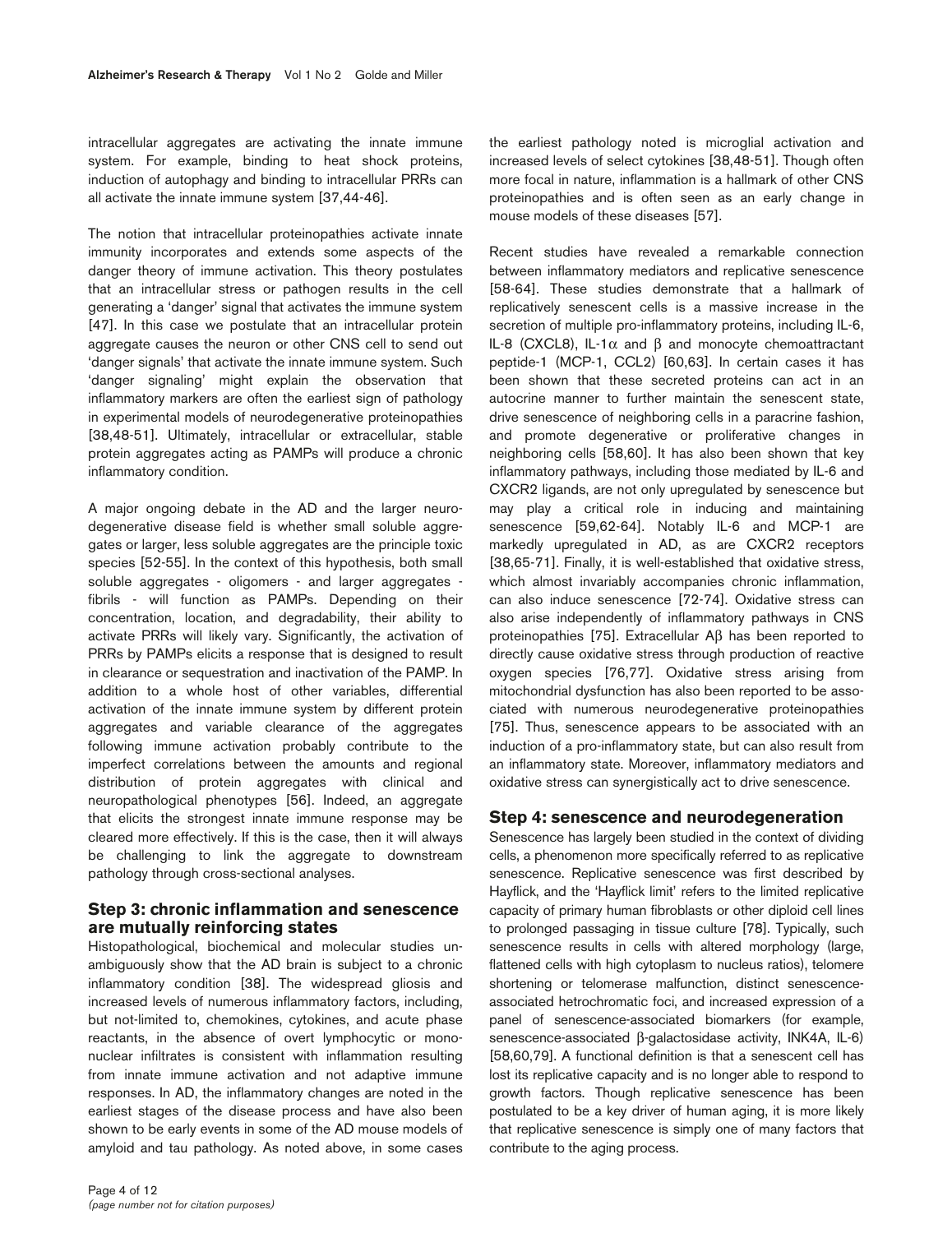To date there has been very little study of senescence of neurons or even glia cells. As neurons are terminally differentiated, it is immediately obvious that one of the critical hallmarks of replicative senescence, inability to divide, does not apply. Some would claim that because they are terminally differentiated, neurons cannot senesce [80]. However, we postulate that neurons do undergo physiological senescence and that this senescence is accelerated in AD and other CNS proteinopathies by inflammatory and oxidative stimuli. Moreover, we postulate that a senescent neuron will be defined functionally by its inability to respond appropriately to growth factors and its expression of senescence-associated proteins. In this scenario, other CNS cells, including glia, neuroglial stem cells, and endothelial and smooth muscle cells that form the cerebrovasculature, are also likely to undergo senescent changes in response to the chronic inflammatory environment. Senescent astrocytes might switch from a neuroprotective phenotype to one that is less suitable for supporting neuronal homeostasis. Senescence of microglia cells has been proposed as a mechanism for 'aging' microglia, less efficient scavenger cells with diminished phagocytic capacity and enhanced neurotoxic potential [81,82]. Put simply, we postulate that CNS cells will display a senescent phenotype that is physiologically similar to cells that have undergone replicative senescence, and be functionally impaired in a way that leads to neuronal dysfunction and degeneration. Ultimately, a growing number of senescent cells will lead to either widespread brain 'organ failure' as exhibited in AD, or more or less regional brain organ failure as seen in other neurodegenerative proteinopathies.

One of the key features of this hypothesis is that once triggered by the proteinopathy, senescent changes are likely to be both self-reinforcing and irreversible. In an autocrine fashion, inflammatory mediators secreted by the senescent neurons and glia would help to maintain the senescent state [60]. In a paracrine fashion, senescent cells induce additional inflammation and senescence of neighboring cells. Over long periods of time senescent neurons become increasingly dysfunctional and die due to a combination of diminished response to growth factors and possible pathophysiological effects of chronic exposure to an altered milieu of signaling factors as well as the direct signaling effects of the protein aggregates. Senescent changes can also affect neuronal stem cells, leading to diminished potential for renewal of neurons.

It is likely that the senescence response is not an 'all or none' phenomenon. There may be a graded continuum of responses to a proteinopathy-induced stress that depends both on the strength and acuteness of the stress as well as the preprogrammed response of the cell. Experimental data demonstrate that cells with high levels of anti-apoptotic proteins often undergo senescence whereas cells with lower levels of anti-apoptotic factors seem prone to undergo apoptosis [83-85]. Mature neurons, which are known to express high levels of anti-apoptotic proteins, may respond to

potentially apoptotic stresses by senescing. At least in culture, a lower level of oxidative stress can drive senescence whereas a higher level can drive apoptosis. The notion that cellular 'stress', depending on the context, can result in two different endpoints, either apoptosis or senescence, may help to explain the disparate endpoints observed in various neurodegenerative proteinopathy models. In models where the cells are 'primed' to undergo apoptosis, a proteinopathydriven stress will more likely drive apoptosis. In models where the proteinopathy is overwhelming, apoptosis may also be the primary endpoint. If the proteinopathy develops more insidiously, senescence may result.

Of course there is extensive neuronal loss in AD. So how would a senescent cell die? Senescent cells are stable for some period of time, and little information has been published on how they die. As noted above, *in vitro* studies suggest that senescence is an alternative pathway to apoptosis and that senescent cells are resistant to apoptosis. Of note, a recent study has shown that senescent keratinocytes die by autophagic cell death, a cell death pathway characterized by an increase in macroautophagic activity [86]. In many neurodegenerative diseases autophagic cell death has been implicated as an alternative to apoptotic or necrotic mechanisms [45,87].

A more speculative extension of this hypothesis in AD is that the senescent phenotype could be the key link between Aβ proteinopathy and secondary proteinopathies that are seen in the AD brain, including those involving tau,  $α$ -synuclein and TDP-43. At least for tau and  $\alpha$ -synuclein there is experimental evidence that an Aβ proteinopathy can enhance, if not trigger, a tauopathy or synucleinopathy. Despite intense investigation, there is no consensus regarding the pathways that relay the signals between Aβ and tau, synuclein, or TDP-43. Although it is possible that we simply have not identified the single critical factor, it is perhaps more likely that Aβ proteinopathy induces a plethora of changes that drive the secondary proteinopathies. Given that senescence triggers gross changes in the transcriptome and secretome, perhaps senescent changes mediate the secondary proteinopathy?

## **Future studies: how do we prove that the AD brain is senescing?**

Recent studies of the senescence-associated secretory phenotype (SASP), also termed the senescence-messaging secretome (SMS), have identified a number of secreted biomarkers associated with replicative senescence [58,60, 63]. Depending on the cell type examined, the method of induction of senescence, and the methodology used to identify the secreted proteins, the secretome and transcriptome that defines the SASP/SMS can be variable. However, certain proteins are invariably identified in these studies. Many of the proteins consistently upregulated during senescence are inflammatory mediators, including IL-6, IL-8 and other chemokines and cytokines [58,60,63]. Though not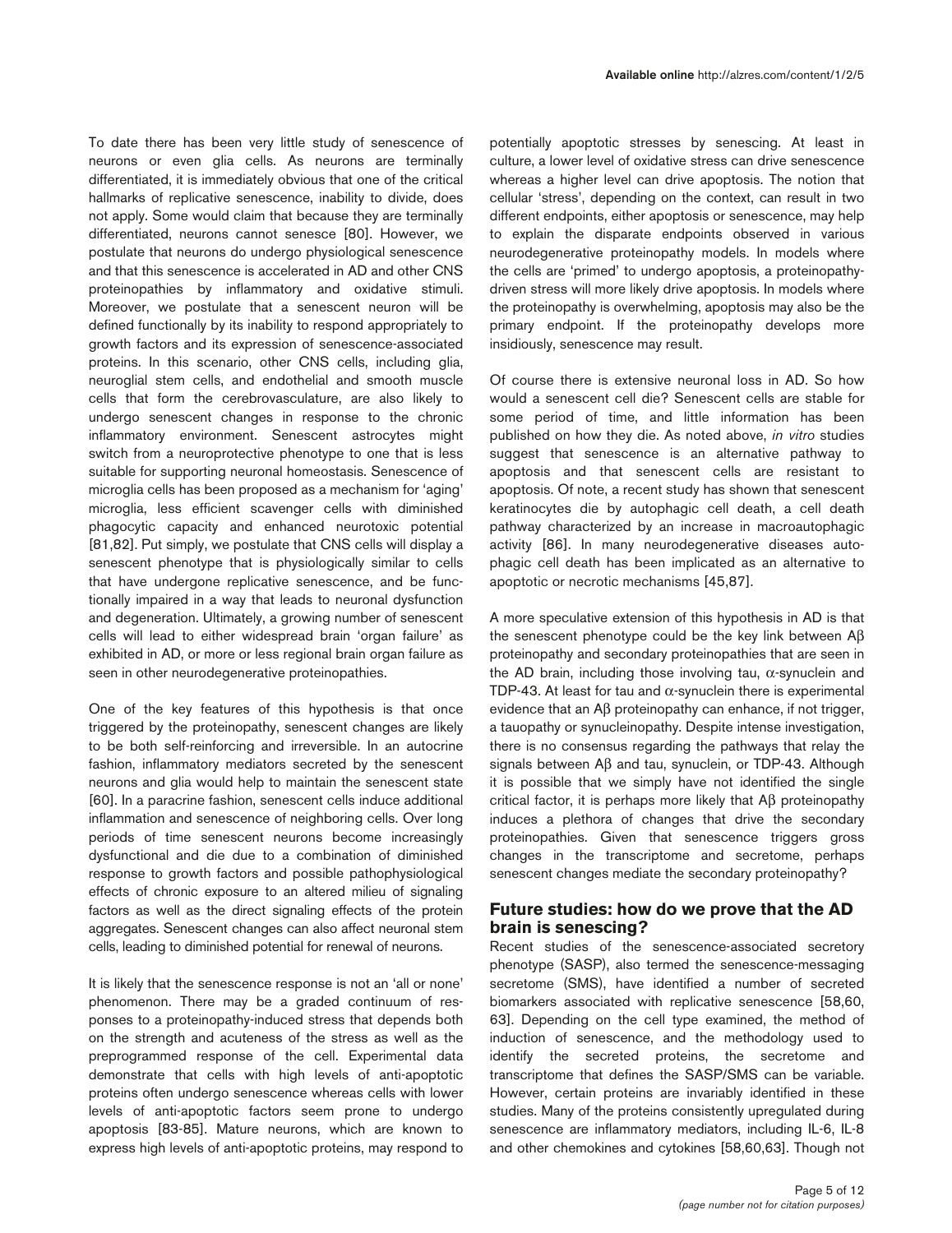**Table 1**

**Senescence-associated secretory phenotype/senescence messaging secretome biomarkers in Alzheimer's disease**

| Protein                                       | Alteration(s) in AD <sup>a</sup>                                                                                                                              | Association with senescence                                                                                                                                                     |
|-----------------------------------------------|---------------------------------------------------------------------------------------------------------------------------------------------------------------|---------------------------------------------------------------------------------------------------------------------------------------------------------------------------------|
| $IL-6$                                        | ↑ in B, C, P [65,71,120]                                                                                                                                      | $\hat{\Gamma}$ in oncogene-induced senescence (OIS); mediates the SASP in vitro;<br>knockdown results in senescence bypass [59,63]                                              |
| IL-8 (CXCL8) and other<br>CXCR2 ligands/CXCR2 | $\uparrow$ IL-8 in B, C, P, focal $\uparrow$ CXCR2 in B<br>in plaque-associated dystrophic<br>neurites [66,68,69]                                             | T IL-8 and other CXCR2 ligands in multiple <i>in vitro</i> models of<br>replicative senescence; CXCR2 signaling functionally implicated in<br>replicative senescence [59,63,64] |
| MCP-1                                         | ↑ in B [65]                                                                                                                                                   | ↑ in vitro in multiple models of replicative senescence                                                                                                                         |
| $IL1-\alpha$                                  | ↓ in P [71], $\cong$ P [121,122],<br>$\uparrow$ mRNA in B [123]                                                                                               | Implicated in endothelial cell senescence [124,125]                                                                                                                             |
| ICAM-1                                        | ↑ in B, P [71,126-128]                                                                                                                                        | 1 <i>in vitro</i> in replicative senescence [63]                                                                                                                                |
| <b>IGFBP</b>                                  | $\uparrow$ IGFPB6 in P [71], $\uparrow$ IGFPB2<br>and 6 in C [129]                                                                                            | Various IGFBP 1 in replicative senescence; IGFBP sufficient and<br>required for replicative senescence in various models [130-133]                                              |
| <b>GM-CSF</b>                                 | $\approx$ to $\uparrow$ in C [134,135]                                                                                                                        | 1 <i>in vitro</i> in replicative senescence [63]                                                                                                                                |
| Osteoprotegerin                               | ↑ in P [136]                                                                                                                                                  | 1 <i>in vitro</i> in replicative senescence [63]                                                                                                                                |
| PAI-1                                         | CNS homolog neuroserpin $\uparrow$ in B<br>[137]                                                                                                              | $\hat{I}$ in vitro in models of replicative senescence and critical for induction<br>[138]                                                                                      |
| $TGF-B$                                       | ↑ in B, C, P [38,139]                                                                                                                                         | $\hat{\uparrow}$ in vitro in multiple models of replicative senescence; implicated in<br>inducing replicative senescence [140,141]                                              |
| WNT <sub>2</sub>                              | Wnt pathway implicated in<br>pathogenic signaling cascades in<br>AD. No rigorous biomarker studies.<br>$A\beta$ implicated as blocking Wnt<br>signaling [142] | $\downarrow$ WNT2 in replicative senescence and OIS [143]                                                                                                                       |
| sPLA2/sPLA2R                                  | ↑ group IV isoform of phospholipase<br>$A(2)$ in B [144]                                                                                                      | 1 sPLA2/sPLA2R in replicative senescence; sPLA2 (PLA2G2A) can<br>induce senescence in vitro [145]                                                                               |
| $IGF-1$                                       | Some reports indicate 1 in AD brain<br>$[146]$                                                                                                                | Linked to life-span extension [58,60]                                                                                                                                           |
| <b>MMPs</b>                                   | Various MMPs 1 in B and P [147]                                                                                                                               | MMP3 $\uparrow$ associated with replicative senescence [148]                                                                                                                    |

aB, brain; C, cerebrospinal fluid; P, plasma. Up and down arrows indicate increased and decreased levels, respectively. AD, Alzheimer's disease; CNS, central nervous system; GM-CSF, granulocyte-macrophage colony stimulating factor; ICAM, intracellular adhesion molecule; IGF, insulin-like growth factor; IGFBP, insulin-like growth factor binding protein; IL = interleukin; MCP, monocyte chemoattractant peptide; MMP, matrix metalloproteinase; OIS, oncogene-induced senescence; PAI, plasminogen activator inhibitor; sPLA2, soluble phospholipase A2; SASP, senescence-associated secretory phenotype; sPLA2R, soluble phospholipase A2 receptor; TGF, transforming growth factor.

a perfect correlation, there is extensive overlap between the biomarkers that comprise the core SASP/SMS phenotype and secreted biomarkers of AD (Table 1). This overlap provides evidence for a SASP/SMS in the AD brain, with many of these features seen in mouse models of AD. At least in AD, it has been challenging to define the nature of the 'immune-system dysregulation' based on pathway-type analyses; the overlap between the SAPS/SMS and biomarkers of AD suggest that the 'immune-system dysregulation' may, in fact, reflect senescence [71].

Given the large number of inflammatory proteins that have been implicated in the SASP/SMS, one of the challenges in moving forward is to discriminate between 'classic' reactive neuroinflammation and senescence in the diseased brain. If one uses replicative senescence as a guide, the key observations that would distinguish a senescence from an

inflammatory phenotype are: that inflammatory mediators are expressed by cells such as neurons that do not normally produce them; that neurons and other cells in the AD brain exhibit cytoplasmic and nuclear markers of senescence; and that the cells displaying these markers of senescence are both functionally impaired and exhibit a SASP/SMS phenotype. The links between senescence and inflammation could also be evaluated through a number of experimental paradigms. For example, does overexpression of inflammatory factors, such as IL-6 in the brain, drive senescent markers in CNS cells? Does forced expression of classic inducers of senescence, such as P53 or INK4A, in adult neurons drive senescence and inflammation?

Though clearly there is much work to be done to move this hypothesis forward, there is sufficient evidence in the literature to make the case for further study. In the AD brain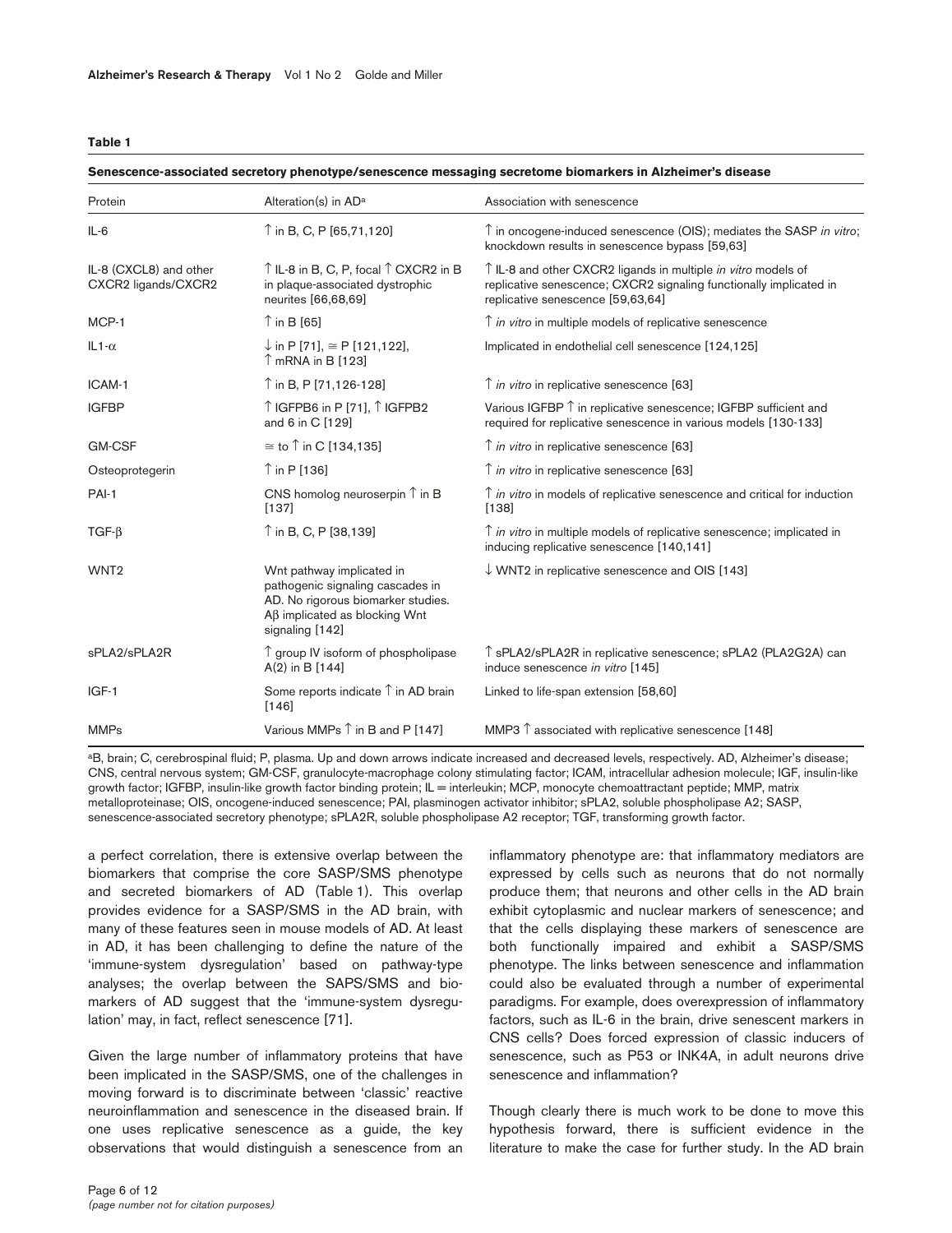#### **Table 2**

| Cytopiasmic and nuclear protein biomarkers of senescence in Alzheimer's disease |                                             |                                                                             |
|---------------------------------------------------------------------------------|---------------------------------------------|-----------------------------------------------------------------------------|
| Protein                                                                         | Alteration(s) in AD                         | Association with senescence                                                 |
| p <sub>53</sub>                                                                 | $\uparrow$ in neurons, astrocytes [149,150] | Constitutively active p53 can induce senescence [151,152]                   |
| INK4A (p16)                                                                     | $\uparrow$ in neurons with NFT [153,154]    | Activated in senescence [155,156]                                           |
| Senescence associated-<br>$\beta$ -galactosidase <sup>a</sup>                   | Not examined                                | Classic widely accepted biomarker of senescence [92]                        |
| Cylcins D, E                                                                    | $\uparrow$ in neurons [157]                 | $\uparrow$ in endothelial cells and fibroblasts during senescence [158,159] |

**Cytoplasmic and nuclear protein biomarkers of senescence in Alzheimer's disease**

aSenescence associated-β-galactosidase is β-galactosidase activity detected at pH 6.0. AD, Alzheimer's disease; NFT, neurofibrillary tangle.

neurons strongly stain for MCP-1 and IL-6, suggesting that these inflammatory mediators are being 'ectopically expressed', or at least dramatically upregulated, in cells that are not professional immune cells [65]. In addition, neurons stain and can be shown to actually express the mRNA for a number of other secreted inflammatory proteins [37,38]. Notably, some of the neuronal expression of inflammatory markers can be seen in mouse models of AD and other neurodegenerative disorders [48,88]. Cytoplasmic or nuclear protein markers associated with senescent cells are often cell-cycle proteins, tumor suppressors, or cell-cycle regulators [80]. In AD and other neurodegenerative diseases there is often marked upregulation of cyclins, p53 and related proteins, and cyclindependent kinase inhibitors that have also been implicated in the senescent phenotype (Table 2) [89-91]. Often these markers are upregulated in tangle-bearing neurons. Notably, there are no reports about the presence of a widely used 'biomarker' of senescence, senescence associated βgalactosidase activity, in AD or any other neurodegenerative condition [92].

Changes in telomere length, telomere activity, and the presence of distinct heterochromatic nuclear bodies (called senescence-associated heterochromatic foci) are also wellestablished markers of replicative senescence [80,93]. However, given the terminally differentiated state of neurons, it is unclear whether these markers would be expected to be seen in physiological senescence of neurons in the AD brain, or even in any of the CNS cells. For example, even senescence-associated heterochromatic foci are typically only seen in human cells and have been much more difficult to demonstrate in mouse cells [94,95]. Furthermore, mouse cells can undergo replicative senescence without shortened telomeres [80]. Thus, it is clear that the nuclear biomarkers of human replicative senescence may not apply to studies of CNS senescence.

Autophagy represents an additional potential link between senescence and neurodegeneration. Altered autophagy has been implicated in AD and many other neurodegenerative conditions [45,96]. Genetic removal of genes involved in autophagy results in neurodegeneration [97,98]. More

generally, autophagy plays a key role in organismal aging and lifespan [99,100]. Genetic alterations that induce premature aging phenotypes are associated with autophagy induction. Autophagosomes accumulate in senescent fibroblasts [101]. In addition, it also has been shown that autophagy is an effector mechanism of replicative senescence [102]. It is activated during senescence, as are a subset of autophagyrelated genes, and inhibition of autophagy delays oncogeneinduced replicative senescence [103,104]. Finally, it has recently been postulated that autophagy is a key mechanism in immune responses to intracellular pathogens [105].

#### **Alternative theories**

The main working hypothesis in AD and other CNS proteinopathies has been that some species of the aggregated misfolded protein are directly neurotoxic [1-4,106]. There have been many variations on the theme of the presumptive neurotoxic protein aggregate. In primary neuronal culture systems it has been possible to reproducibly demonstrate that a variety of protein aggregates cause some form of 'neurotoxicity'. For example, Aβ aggregates ranging from oligomers (dimers, trimers, tetramers, dodecamers to 50 to 100-mers), soluble protofibrils, actively growing fibrils, to mature fibrils have been implicated as potential pathological entities in AD [3,107-114]. Despite this intense focus on finding the exact assembly that is the real 'neurotoxin', there is little, if any, consensus in the field regarding this issue, in large measure because it has been difficult to unequivocally demonstrate that some of the proposed misfolded neurotoxins exist *in vivo*. Given the considerable body of data showing that protein aggregates can be directly neurotoxic by causing calcium influx, altering synaptic plasticity, impairing axonal transport and mitochondrial function, or altering other homeostatic functions in the cell, we believe that direct neurotoxic effects of protein aggregates probably do play some role in AD and other neurodegenerative diseases. However, we would argue that a slow degenerative phenotype is hard to reconcile with a direct toxic mechanism and that if indeed there were a 'smoking gun' aggregate that was directly neurotoxic, that it would likely show a much better and more consistent correlation with disease or disease progression than do any of the current aggregates.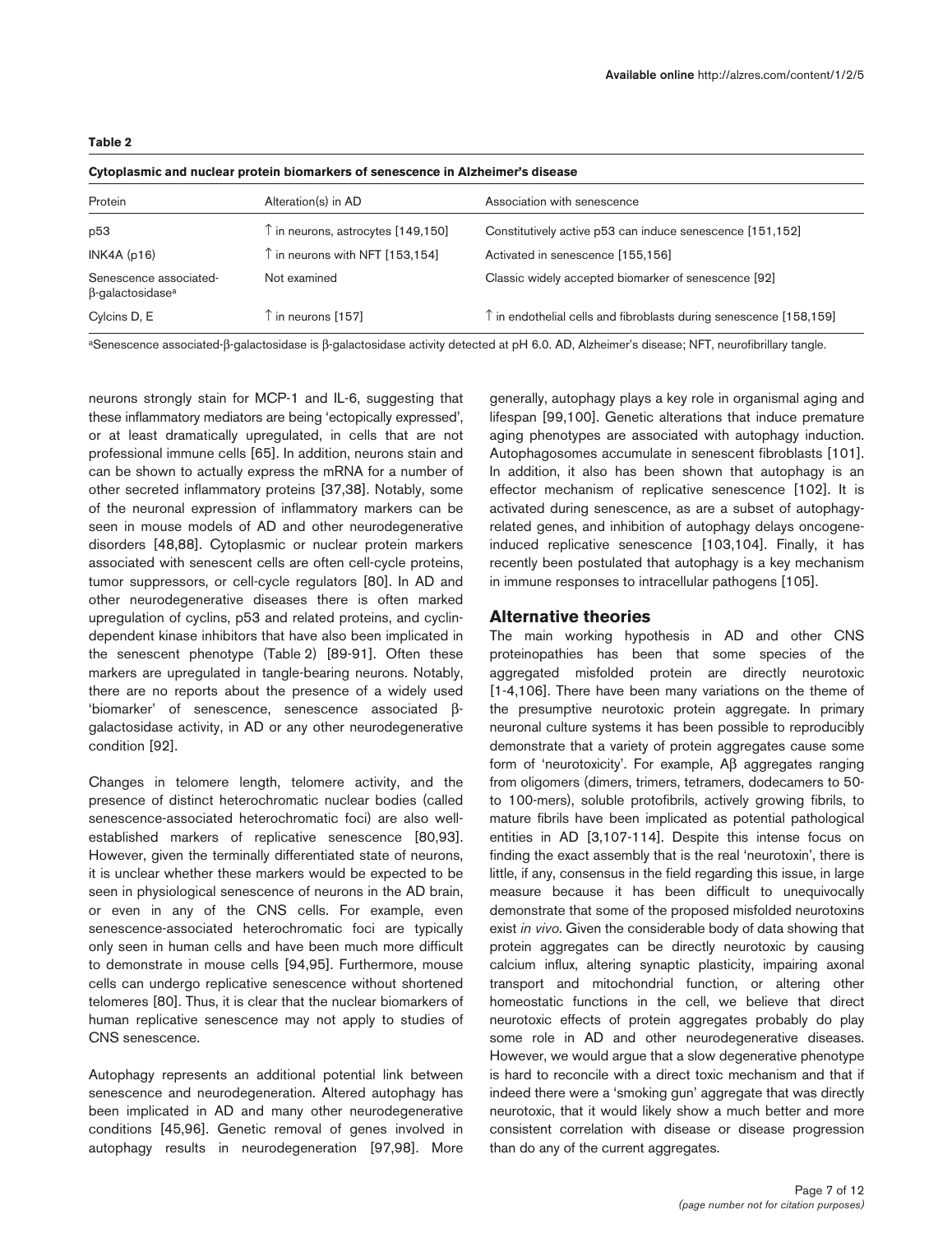Organisms have developed many ways to adapt to stressful stimuli. In the mature nervous system a key adaptive mechanism is to try to keep largely irreplaceable neurons alive. One of the most remarkable examples of this is that pathogenic viruses can be cleared from neurons by activation of the innate and adaptive immune systems in a non-cytolytic fashion [115]. In the periphery this immune activation would typically result in significant collateral damage and killing of the infected cells. As noted previously, there is some evidence that, in response to stress, a cell can either undergo apoptosis or senescence [104]. Given that mature neurons have many mechanisms to protect them from apoptosis, we might speculate that the same stress that induces apoptosis in a primary embryonic neuronal culture may induce senescence in the intact mature CNS.

#### **Therapeutic implications**

Replicative senescence does not appear to be easily reversible [80]. In the few examples where replicative senescence has been reversed in culture, the reversal typically requires inactivation or downregulation of tumor suppressors [116,117]. Thus, from a therapeutic point of view, reversal of a replicatively senescent phenotype poses serious problems as it increases the likelihood for tumorigenesis. Indeed, it is generally thought that replicative senescence is a mechanism designed to suppress tumorigenesis. If cells in the AD or other neurodegenerative disease brain are physiologically senescent, it may be very challenging to reverse the senescent phenotype. Of course, an enhanced understanding of physiological neuronal or glial senescence may reveal distinct differences between replicative senescence and the physiological senescence of these specialized cells. Understanding whether such differences are present may reveal new therapeutic approaches to treat many neurodegenerative diseases.

Recognizing that proteinopathy-induced inflammation may drive senescence, and thereby induce neurodegeneration, reinforces therapeutic efforts designed to prevent the formation of or clear the proteinopathy and also potentially reveals new pathways that could be the focus of therapeutic efforts. In the former case, the rationale is obvious - prevent the proteinopathy and the downstream cascade is prevented. Of course, as discussed in recent reviews, this type of therapy targeting the trigger of the disease is likely to be much more effective as primary prevention and may have little therapeutic benefit once degeneration is entrenched [5,118]. If some aspects of the degenerative cascade downstream of the proteinopathy are self-reinforcing and difficult to reverse, then therapeutics aimed at the initiator of the cascade will almost certainly have limited benefit when administered once these downstream cascades have begun. In the latter case, the notion that the inflammatory and senescent phenotypes may be mutually reinforcing responses that are capable of inducing pathological changes in a paracrine fashion establishes a new framework for understanding the interplay

between chronic neuroinflammation and neuronal dysfunction. Further elucidation of an inflammatory senescence network may reveal multiple new targets for intervention. In particular, novel anti-inflammatory approaches designed to reduce the paracrine effects of the SASP/SMS may limit the spread of a neurodegenerative process, and thereby limit the collateral damage caused by a proteinopathy.

## **Summary: age, aging, senescence, and neurodegeneration**

The major risk factor for developing AD and other neurodegenerative diseases is age. Because of this association many in the field have proposed that aging contributes to the risk for developing AD and other neurodegenerative diseases. Often the semantic distinction between age and aging is not well-defined even by those who use the terms. We use the term aging to refer to distinct biological processes that are altered as an organism grows older, and age will simply be used to denote time. Though it remains possible, and even likely, that aging does contribute to the risk of developing AD or other neurodegenerative conditions, genetic studies indicate that aging effects can be overcome. Essentially, the same neurodegenerative disease can be driven in a relatively young person by a genetic alteration that accelerates the induction of the proteinopathy. For example, when the polyglutamine expansion is large enough, Huntington's disease can occur in children [119].

As alluded to previously, replicative senescence has been implicated as a key component of the aging process. In the context of a neurodegenerative cascade we would propose that senescence of CNS cells is a reinforcing pathway downstream of a proteinopathy that can, in an autocrine and paracrine fashion, create an environment that results in aging of the brain. Indeed, senescence appears to reinforce both chronic inflammation and oxidative stress, two factors that are thought to play a key role in the aging process. This might explain why genetically driven early onset forms of AD and other neurodegenerative diseases mimic late onset sporadic forms of the disease.

The proteinopathy-induced senescent cell hypothesis of AD and neurodegenerative disease that we describe here provides a novel integrative intellectual framework for future studies of pathological cascades in AD and other neurodegenerative diseases. Such studies may broaden our understanding of the phenotype of senescing cells and also identify novel therapeutic targets for the treatment or prevention of AD and other neurodegenerative disorders.

#### **Competing interests**

TEG is a co-editor in chief of this journal, for which he receives an honorarium. He serves on the SAB for Alzheimer's disease for Élan Pharmaceuticals, and has received sponsored research support from Lundbeck and Myriad Genetics. He is an inventor on several patents related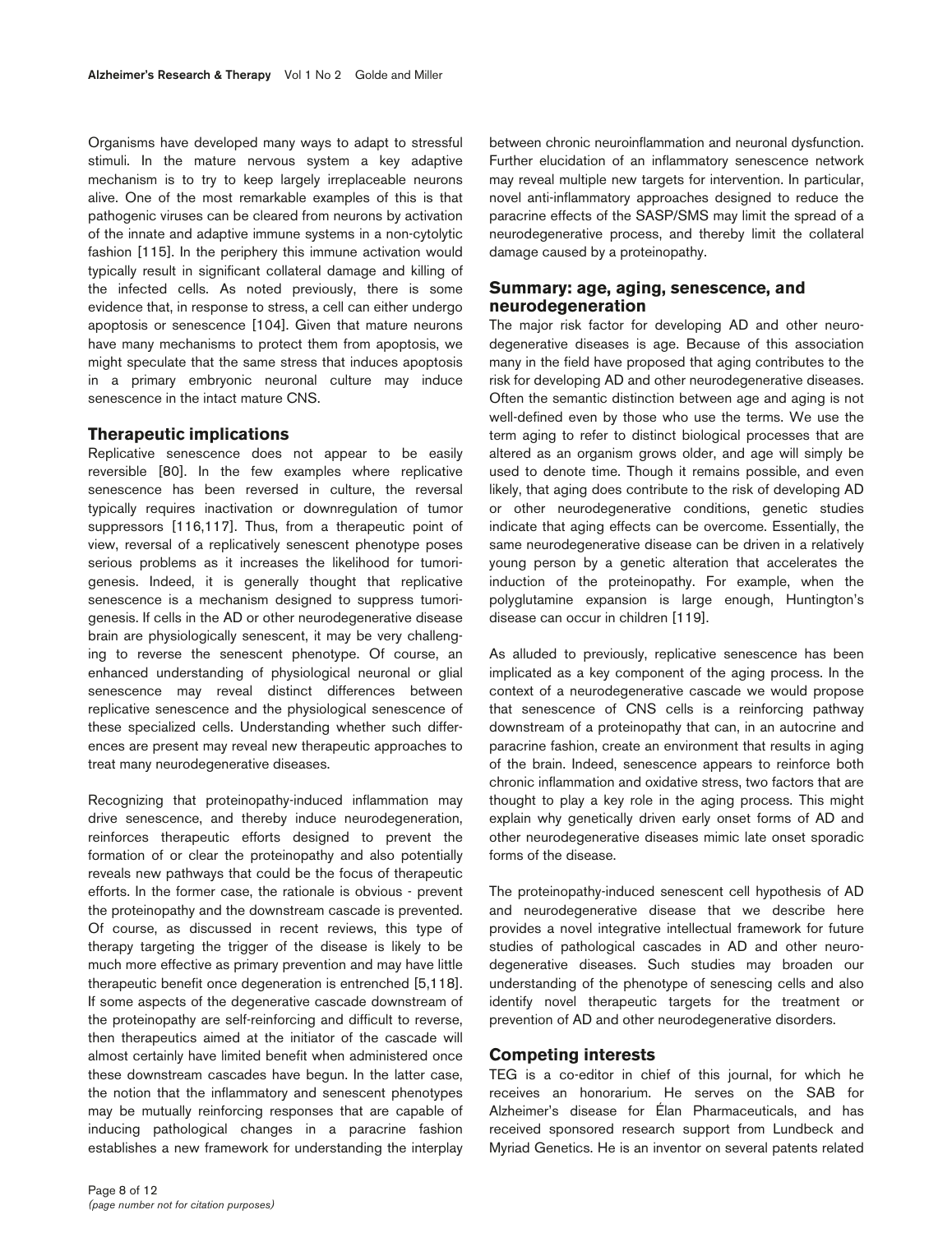to gamma-secretase modulators and anti-Aβ immune therapy. VMM has no conflicts.

#### **Acknowledgements**

This work was supported by grants from the NIA (AG18454,AG29866, AG25531) and NINDS (NS39072), the CART fund, and the Mayo Foundation for Medical Research.

#### **References**

- 1. Forman MS, Trojanowski JQ, Lee VM: **Neurodegenerative diseases: a decade of discoveries paves the way for therapeutic breakthroughs.** *Nat Med* 2004, **10:**1055-1063.
- 2. Ross CA, Poirier MA: **Protein aggregation and neurodegenerative disease.** *Nat Med* 2004, **10(Suppl):**S10-17.
- 3. Hardy J, Selkoe DJ: **The amyloid hypothesis of Alzheimer's disease: progress and problems on the road to therapeutics.** *Science* 2002, **297:**353-356.
- 4. Williams AJ, Paulson HL: **Polyglutamine neurodegeneration: protein misfolding revisited.** *Trends Neurosci* 2008, **31:**521- 528.
- 5. Golde TE: **Disease modifying therapy for AD?** *J Neurochem* 2006, **99:**689-707.
- 6. Golde TE, Eckman CB, Younkin SG: **Biochemical detection of Abeta isoforms: implications for pathogenesis, diagnosis, and treatment of Alzheimer's disease.** *Biochim Biophys Acta* 2000, **1502:**172-187.
- 7. Lee VM, Goedert M, Trojanowski JQ: **Neurodegenerative tauopathies.** *Annu Rev Neurosci* 2001, **24:**1121-1159.
- 8. Small SA, Duff K: **Linking Abeta and tau in late-onset Alzheimer's disease: a dual pathway hypothesis.** *Neuron* 2008, **60:**534-542.
- 9. Benvenga S: **Conformational mutations in neuroserpin and familial dementias.** *Lancet* 2002, **360:**1696.
- 10. Ghiso J, Révész T, Holton J, Rostagno A, Lashley T, Houlden H, Gibb G, Anderton B, Bek T, Bojsen-Møller M, Wood N, Vidal R, Braendgaard H, Plant G, Frangione B: **Chromosome 13 dementia syndromes as models of neurodegeneration.** *Amyloid* 2001, **8:**277-284.
- 11. Glenner GG: **Amyloid deposits and amyloidosis.** *N Engl J Med* 1980, **302:**1283-1292.
- 12. Hutton M: **Molecular genetics of chromosome 17 tauopathies.** *Ann N Y Acad Sci* 2000, **920:**63-73.
- 13. von Bergen M, Barghorn S, Li L, Marx A, Biernat J, Mandelkow EM, Mandelkow E: **Mutations of tau protein in frontotemporal dementia promote aggregation of paired helical filaments by enhancing local beta-structure.** *J Biol Chem* 2001, **276:**48165- 48174.
- 14. Goedert M, Jakes R: **Mutations causing neurodegenerative tauopathies.** *Biochim Biophys Acta* 2005, **1739:**240-250.
- 15. Takeda K, Kaisho T, Akira S: **Toll-like receptors.** *Annu Rev Immunol* 2003, **21:**335-376.
- 16. McDermott MF, Tschopp J: **From inflammasomes to fevers, crystals and hypertension: how basic research explains inflammatory diseases.** *Trends Mol Med* 2007, **13:**381-388.
- 17. Mond JJ, Lees A, Snapper CM: **T cell-independent antigens type 2.** *Annu Rev Immunol* 1995, **13:**655-692.
- 18. Mond JJ, Vos Q, Lees A, Snapper CM: **T cell independent antigens.** *Curr Opin Immunol* 1995, **7:**349-354.
- 19. Garcia KC, Teyton L, Wilson IA: **Structural basis of T cell recognition.** *Annu Rev Immunol* 1999, **17:**369-397.
- 20. van der Merwe PA, Davis SJ: **Molecular interactions mediating T cell antigen recognition.** *Annu Rev Immunol* 2003, **21:**659- 684.
- 21. Lovitch SB, Unanue ER: **Conformational isomers of a peptideclass II major histocompatibility complex.** *Immunol Rev* 2005, **207:**293-313.
- 22. Maji SK, Perrin MH, Sawaya MR, Jessberger S, Vadodaria K, Rissman RA, Singru PS, Nilsson KP, Simon R, Schubert D, Eisenberg D, Rivier J, Sawchenko P, Vale W, Riek R: **Functional amyloids as natural storage of peptide hormones in pituitary secretory granules.** *Science* 2009, **325:**328-332.
- 23. Fowler DM, Koulov AV, Alory-Jost C, Marks MS, Balch WE, Kelly JW: **Functional amyloid formation within mammalian tissue.** *PLoS Biol* 2006, **4:**e6.
- 24. Münch J, Rücker E, Ständker L, Adermann K, Goffinet C,

Schindler M, Wildum S, Chinnadurai R, Rajan D, Specht A, Giménez-Gallego G, Sánchez PC, Fowler DM, Koulov A, Kelly JW, Mothes W, Grivel JC, Margolis L, Keppler OT, Forssmann WG, Kirchhoff F: **Semen-derived amyloid fibrils drastically enhance HIV infection.** *Cell* 2007, **131:**1059-1071.

- 25. Jankowsky JL, Slunt HH, Gonzales V, Savonenko AV, Wen JC, Jenkins NA, Copeland NG, Younkin LH, Lester HA, Younkin SG, Borchelt DR: **Persistent amyloidosis following suppression of Abeta production in a transgenic model of Alzheimer disease.** *PLoS Med* 2005, **2:**e355.
- 26. Bacskai BJ, Kajdasz ST, Christie RH, Carter C, Games D, Seubert P, Schenk D, Hyman BT: **Imaging of amyloid-beta deposits in brains of living mice permits direct observation of clearance of plaques with immunotherapy.** *Nat Med* 2001, **7:**369-372.
- 27. Brendza RP, Bacskai BJ, Cirrito JR, Simmons KA, Skoch JM, Klunk WE, Mathis CA, Bales KR, Paul SM, Hyman BT, Holtzman DM: **Anti-Abeta antibody treatment promotes the rapid recovery of amyloid-associated neuritic dystrophy in PDAPP transgenic mice.** *J Clin Invest* 2005, **115:**428-433.
- 28. Prada CM, Garcia-Alloza M, Betensky RA, Zhang-Nunes SX, Greenberg SM, Bacskai BJ, Frosch MP: **Antibody-mediated clearance of amyloid-beta peptide from cerebral amyloid angiopathy revealed by quantitative** *in vivo* **imaging.** *J Neurosci* 2007, **27:**1973-1980.
- 29. Bence NF, Sampat RM, Kopito RR: **Impairment of the ubiquitinproteasome system by protein aggregation.** *Science* 2001, **292:**1552-1555.
- 30. Venkatraman P, Wetzel R, Tanaka M, Nukina N, Goldberg AL: **Eukaryotic proteasomes cannot digest polyglutamine sequences and release them during degradation of polyglutamine-containing proteins.** *Mol Cell* 2004, **14:**95-104.
- 31. Yamamoto A, Lucas JJ, Hen R: **Reversal of neuropathology and motor dysfunction in a conditional model of Huntington's disease.** *Cell* 2000, **101:**57-66.
- 32. Zu T, Duvick LA, Kaytor MD, Berlinger MS, Zoghbi HY, Clark HB, Orr HT: **Recovery from polyglutamine-induced neurodegeneration in conditional SCA1 transgenic mice.** *J Neurosci* 2004, **24:**8853-8861.
- 33. Koo EH, Lansbury PT Jr, Kelly JW: **Amyloid diseases: abnormal protein aggregation in neurodegeneration.** *Proc Natl Acad Sci U S A* 1999, **96:**9989-9990.
- 34. Harper JD, Lansbury PT Jr: **Models of amyloid seeding in Alzheimer's disease and scrapie: mechanistic truths and physiological consequences of the time-dependent solubility of amyloid proteins.** *Annu Rev Biochem* 1997, **66:**385-407.
- 35. Bitan G, Fradinger EA, Spring SM, Teplow DB: **Neurotoxic protein oligomers - what you see is not always what you get.** *Amyloid* 2005, **12:**88-95.
- 36. Walsh DM, Selkoe DJ: **Oligomers on the brain: the emerging role of soluble protein aggregates in neurodegeneration.** *Protein Pept Lett* 2004, **11:**213-228.
- 37. Salminen A, Ojala J, Kauppinen A, Kaarniranta K, Suuronen T: **Inflammation in Alzheimer's disease: amyloid-beta oligomers trigger innate immunity defence via pattern recognition receptors.** *Prog Neurobiol* 2009, **87:**181-194.
- 38. Akiyama H, Barger S, Barnum S, Bradt B, Bauer J, Cole GM, Cooper NR, Eikelenboom P, Emmerling M, Fiebich BL, Finch CE, Frautschy S, Griffin WS, Hampel H, Hull M, Landreth G, Lue L, Mrak R, Mackenzie IR, McGeer PL, O'Banion MK, Pachter J, Pasinetti G, Plata-Salaman C, Rogers J, Rydel R, Shen Y, Streit Strohmeyer R, Tooyoma I, et al.: Inflammation and **Alzheimer's disease.** *Neurobiol Aging* 2000, **21:**383-421.
- 39. McGeer PL, McGeer EG: **Innate immunity, local inflammation, and degenerative disease.** *Sci Aging Knowledge Environ* 2002, **2002:**re3.
- 40. Jennings GT, Bachmann MF: **The coming of age of virus-like particle vaccines.** *Biol Chem* 2008, **389:**521-536.
- 41. Eikelenboom P, Rozemuller JM, van Muiswinkel FL: **Inflammation and Alzheimer's disease: relationships between pathogenic mechanisms and clinical expression.** *Exp Neurol* 1998, **154:** 89-98.
- 42. Bolmont T, Haiss F, Eicke D, Radde R, Mathis CA, Klunk WE, Kohsaka S, Jucker M, Calhoun ME: **Dynamics of the microglial/amyloid interaction indicate a role in plaque maintenance.** *J Neurosci* 2008, **28:**4283-4292.
- 43. Koenigsknecht-Talboo J, Meyer-Luehmann M, Parsadanian M, Garcia-Alloza M, Finn MB, Hyman BT, Bacskai BJ, Holtzman DM: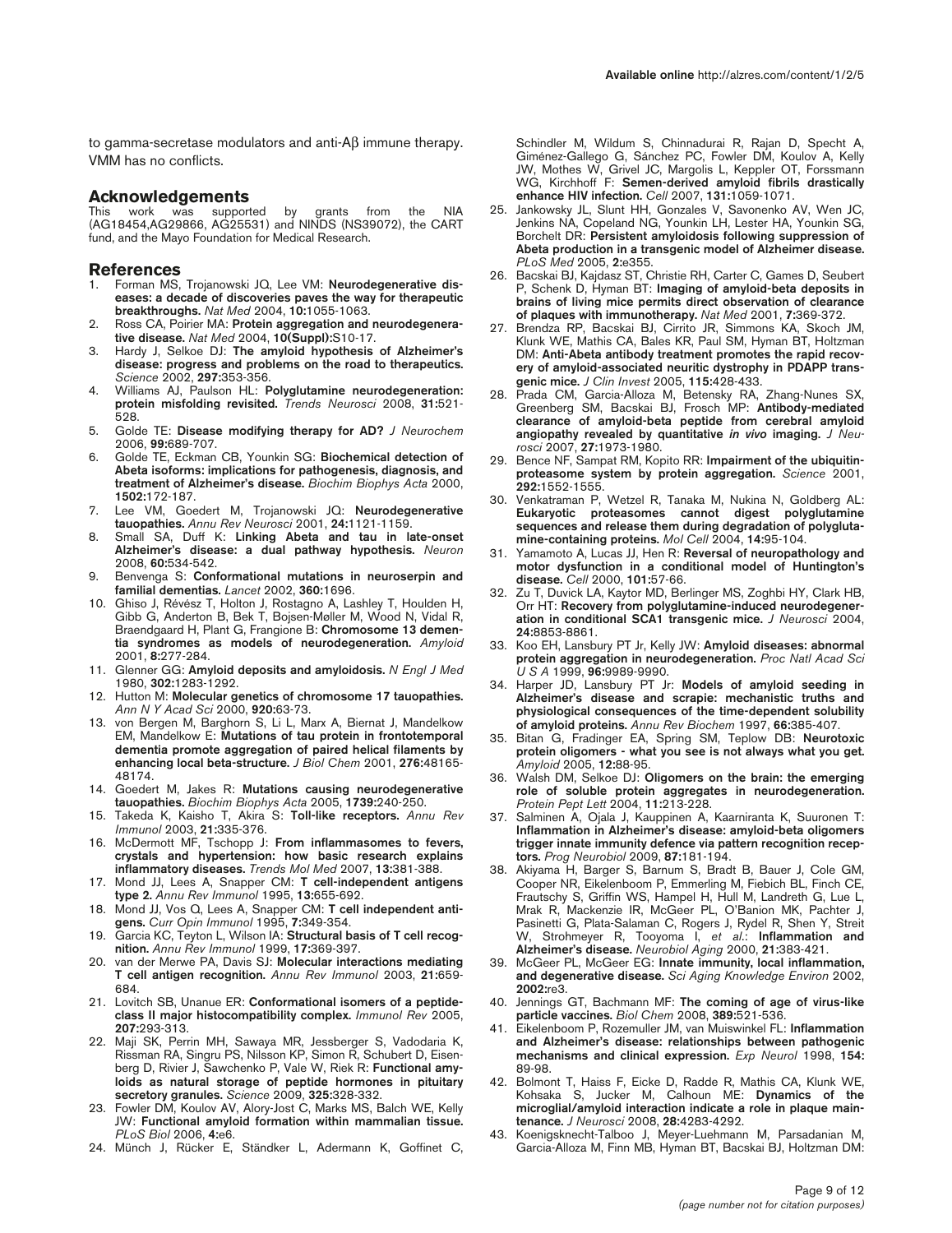**Rapid microglial response around amyloid pathology after systemic anti-Abeta antibody administration in PDAPP mice.** *J Neurosci* 2008, **28:**14156-14164.

- 44. Dickey CA, Kamal A, Lundgren K, Klosak N, Bailey RM, Dunmore Ash P, Shoraka S, Zlatkovic J, Eckman CB, Patterson C, Dickson DW, Nahman NS Jr, Hutton M, Burrows F, Petrucelli L: **The high-affinity HSP90-CHIP complex recognizes and selectively degrades phosphorylated tau client proteins.** *J Clin Invest* 2007, **117:**648-658.
- 45. Martinez-Vicente M, Cuervo AM: **Autophagy and neurodegeneration: when the cleaning crew goes on strike.** *Lancet Neurol* 2007, **6:**352-361.
- 46. Srivastava P: **Roles of heat-shock proteins in innate and adaptive immunity.** *Nat Rev Immunol* 2002, **2:**185-194.
- 47. Janeway CA Jr: **How the immune system recognizes invaders.** *Sci Am* 1993, **269:**72-79.
- 48. Yoshiyama Y, Higuchi M, Zhang B, Huang SM, Iwata N, Saido TC, Maeda J, Suhara T, Trojanowski JQ, Lee VM: **Synapse loss and microglial activation precede tangles in a P301S tauopathy mouse model.** *Neuron* 2007, **53:**337-351.
- 49. Yang Y, Varvel NH, Lamb BT, Herrup K: **Ectopic cell cycle events link human Alzheimer's disease and amyloid precursor protein transgenic mouse models.** *J Neurosci* 2006, **26:**775-784.
- 50. Hwang D, Lee IY, Yoo H, Gehlenborg N, Cho JH, Petritis B, Baxter D, Pitstick R, Young R, Spicer D, Price ND, Hohmann JG, Dearmond SJ, Carlson GA, Hood LE. **A systems approach to prion disease.** *Mol Syst Biol* 2009, **5:**252.
- 51. Björkqvist M, Wild EJ, Thiele J, Silvestroni A, Andre R, Lahiri N, Raibon E, Lee RV, Benn CL, Soulet D, Magnusson A, Woodman B, Landles C, Pouladi MA, Hayden MR, Khalili-Shirazi A, Lowdell MW, Brundin P, Bates GP, Leavitt BR, Möller T, Tabrizi SJ: **A novel pathogenic pathway of immune activation detectable before clinical onset in Huntington's disease.** *J Exp Med* 2008, **205:**1869-1877.
- 52. Glabe CG: **Structural classification of toxic amyloid oligomers.** *J Biol Chem* 2008, **283:**29639-29643.
- 53. Caughey B, Lansbury PT: **Protofibrils, pores, fibrils, and neurodegeneration: separating the responsible protein aggregates from the innocent bystanders.** *Annu Rev Neurosci* 2003, **26:**267-298.
- 54. Sahara N, Maeda S, Takashima A: **Tau oligomerization: a role for tau aggregation intermediates linked to neurodegeneration.** *Curr Alzheimer Res* 2008, **5:**591-598.
- 55. Walsh DM, Selkoe DJ: **Deciphering the molecular basis of memory failure in Alzheimer's disease.** *Neuron* 2004, **44:**181- 193.
- 56. Hardy J: **The amyloid hypothesis for Alzheimer's disease: a critical reappraisal.** *J Neurochem* 2009, **110:**1129-1134.
- 57. Zipp F, Aktas O: **The brain as a target of inflammation: common pathways link inflammatory and neurodegenerative diseases.** *Trends Neurosci* 2006, **29:**518-527.
- 58. Young AR, Narita M: **SASP reflects senescence.** *EMBO Rep* 2009, **10:**228-230.
- 59. Kuilman T, Michaloglou C, Vredeveld LC, Douma S, van Doorn R, Desmet CJ, Aarden LA, Mooi WJ, Peeper DS: **Oncogeneinduced senescence relayed by an interleukin-dependent inflammatory network.** *Cell* 2008, **133:**1019-1031.
- 60. Kuilman T, Peeper DS: **Senescence-messaging secretome: SMS-ing cellular stress.** *Nat Rev Cancer* 2009, **9:**81-94.
- 61. Michaloglou C, Vredeveld LC, Soengas MS, Denoyelle C, Kuilman T, van der Horst CM, Majoor DM, Shay JW, Mooi WJ, Peeper DS: **BRAFE600-associated senescence-like cell cycle arrest of human naevi.** *Nature* 2005, **436:**720-724.
- 62. Coppe JP, Boysen M, Sun CH, Wong BJ, Kang MK, Park NH, Desprez PY, Campisi J, Krtolica A: **A role for fibroblasts in mediating the effects of tobacco-induced epithelial cell growth and invasion.** *Mol Cancer Res* 2008, **6:**1085-1098.
- 63. Coppe JP, Patil CK, Rodier F, Sun Y, Munoz DP, Goldstein J, Nelson PS, Desprez PY, Campisi J: **Senescence-associated secretory phenotypes reveal cell-nonautonomous functions of oncogenic RAS and the p53 tumor suppressor.** *PLoS Biol* 2008, **6:**2853-2868.
- 64. Acosta JC, O'Loghlen A, Banito A, Guijarro MV, Augert A, Raguz S, Fumagalli M, Da Costa M, Brown C, Popov N, Takatsu Y, Melamed J, d'Adda di Fagagna F, Bernard D, Hernando E, Gil J: **Chemokine signaling via the CXCR2 receptor reinforces**

**senescence.** *Cell* 2008, **133:**1006-1018.

- 65. Sokolova A, Hill MD, Rahimi F, Warden LA, Halliday GM, Shepherd CE: **Monocyte Chemoattractant protein-1 plays a dominant role in the chronic inflammation observed in Alzheimer's disease.** *Brain Pathol* 2008, **19:**392-398.
- 66. Xia M, Hyman BT: **GROalpha/KC, a chemokine receptor CXCR2 ligand, can be a potent trigger for neuronal ERK1/2 and PI-3 kinase pathways and for tau hyperphosphorylation-a role in Alzheimer's disease?** *J Neuroimmunol* 2002, **122:**55-64.
- 67. Xia MQ, Hyman BT: **Chemokines/chemokine receptors in the central nervous system and Alzheimer's disease.** *J Neurovirol* 1999, **5:**32-41.
- 68. Xia M, Qin S, McNamara M, Mackay C, Hyman BT: **Interleukin-8 receptor B immunoreactivity in brain and neuritic plaques of Alzheimer's disease.** *Am J Pathol* 1997, **150:**1267-1274.
- 69. Horuk R, Martin AW, Wang Z, Schweitzer L, Gerassimides A, Guo H, Lu Z, Hesselgesser J, Perez HD, Kim J, Parker J, Hadley TJ, Peiper SC. **Expression of chemokine receptors by subsets of neurons in the central nervous system.** *J Immunol* 1997, **158:**2882-2890.
- 70. Galimberti D, Fenoglio C, Lovati C, Venturelli E, Guidi I, Corrà B, Scalabrini D, Clerici F, Mariani C, Bresolin N, Scarpini E.: **Serum MCP-1 levels are increased in mild cognitive impairment and mild Alzheimer's disease.** *Neurobiol Aging* 2006, **27:**1763- 1768.
- 71. Ray S, Britschgi M, Herbert C, Takeda-Uchimura Y, Boxer A, Blennow K, Friedman LF, Galasko DR, Jutel M, Karydas A, Kaye JA, Leszek J, Miller BL, Minthon L, Quinn JF, Rabinovici GD, Robinson WH, Sabbagh MN, So YT, Sparks DL, Tabaton M, Tinklenberg J, Yesavage JA, Tibshirani R, Wyss-Coray T: **Classification and prediction of clinical Alzheimer's diagnosis based on plasma signaling proteins.** *Nat Med* 2007, **13:**1359-1362.
- 72. Muller M: **Cellular senescence: molecular mechanisms,** *in vivo* **significance, and redox considerations.** *Antioxid Redox Signal* 2009, **11:**59-98.
- 73. Courtois-Cox S, Jones SL, Cichowski K: **Many roads lead to oncogene-induced senescence.** *Oncogene* 2008, **27:**2801- 2809.
- 74. Passos JF, Von Zglinicki T: **Oxygen free radicals in cell senescence: are they signal transducers?** *Free Radic Res* 2006, **40:** 1277-1283.
- 75. Mattson MP, Liu D: **Energetics and oxidative stress in synaptic plasticity and neurodegenerative disorders.** *Neuromolecular Med* 2002, **2:**215-231.
- 76. Bush AI, Tanzi RE: **The galvanization of beta-amyloid in Alzheimer's disease.** *Proc Natl Acad Sci U S A* 2002, **99:**7317- 7319.
- 77. Garcia-Alloza M, Dodwell SA, Meyer-Luehmann M, Hyman BT, Bacskai BJ: **Plaque-derived oxidative stress mediates distorted neurite trajectories in the Alzheimer mouse model.** *J Neuropathol Exp Neurol* 2006, **65:**1082-1089.
- 78. Hayflick L: **The limited** *in vitro* **lifetime of human diploid cell strains.** *Exp Cell Res* 1965, **37:**614-636.
- 79. Campisi J, Dimri GP, Nehlin JO, Testori A, Yoshimoto K: **Coming of age in culture.** *Exp Gerontol* 1996, **31:**7-12.
- 80. Campisi J, d'Adda di Fagagna F: **Cellular senescence: when bad things happen to good cells.** *Nat Rev Mol Cell Biol* 2007, **8:**729-740.
- 81. Streit WJ, Braak H, Xue QS, Bechmann I: **Dystrophic (senescent) rather than activated microglial cells are associated with tau pathology and likely precede neurodegeneration in Alzheimer's disease.** *Acta Neuropathol* 2009, **118:** 475-485.
- 82. Streit WJ: **Microglial senescence: does the brain's immune system have an expiration date?** *Trends Neurosci* 2006, **29:** 506-510.
- 83. Nelyudova A, Aksenov N, Pospelov V, Pospelova T: **By blocking apoptosis, Bcl-2 in p38-dependent manner promotes cell cycle arrest and accelerated senescence after DNA damage and serum withdrawal.** *Cell Cycle* 2007, **6:**2171-2177.
- 84. Tombor B, Rundell K, Oltvai ZN: **Bcl-2 promotes premature senescence induced by oncogenic Ras.** *Biochem Biophys Res Commun* 2003, **303:**800-807.
- 85. Rebbaa A, Zheng X, Chou PM, Mirkin BL: **Caspase inhibition switches doxorubicin-induced apoptosis to senescence.** *Oncogene* 2003, **22:**2805-2811.
- 86. Gosselin K, Deruy E, Martien S, Vercamer C, Bouali F, Dujardin T, Slomianny C, Houel-Renault L, Chelli F, De Launoit Y, Abbadie C: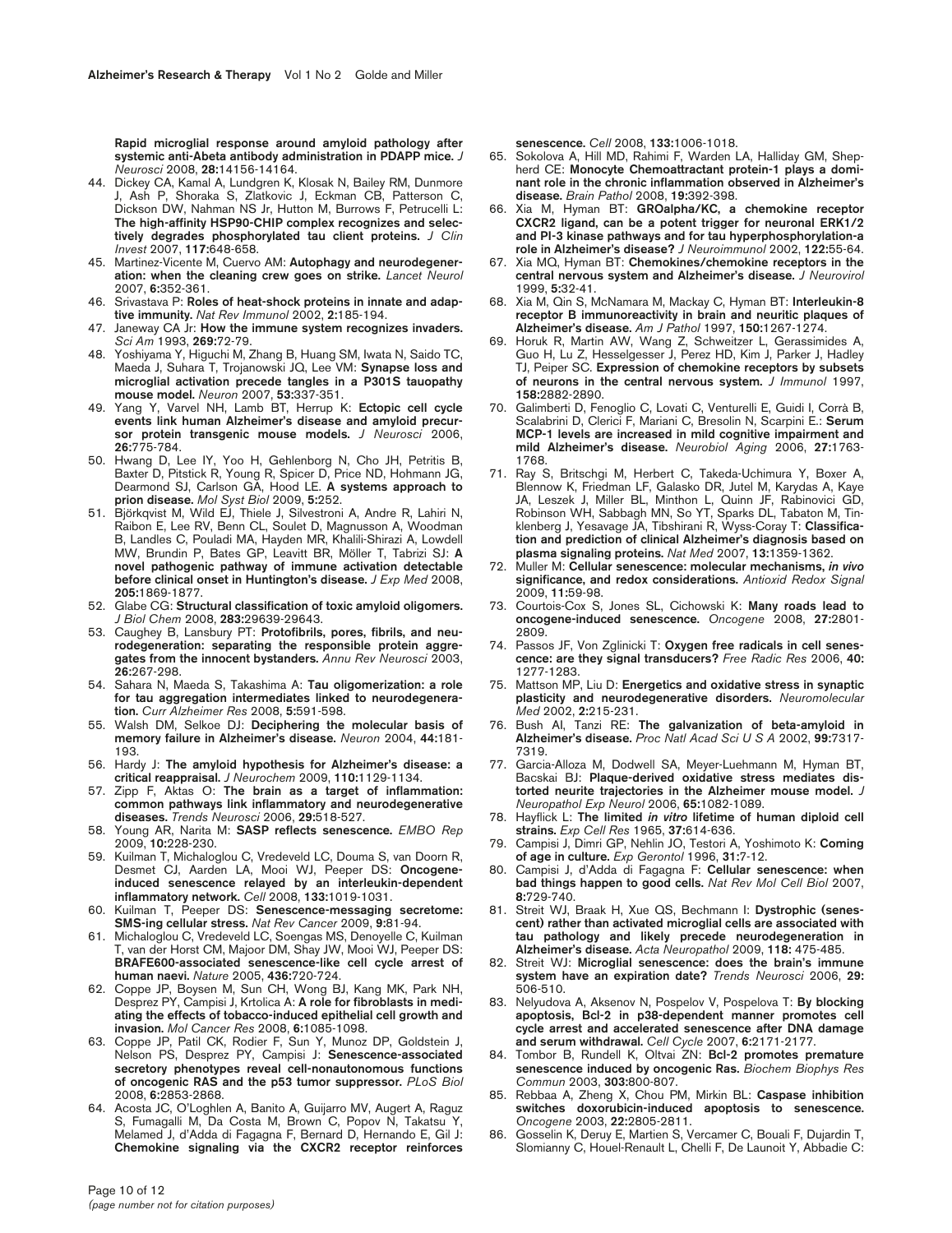**Senescent keratinocytes die by autophagic programmed cell death.** *Am J Pathol* 2009, **174:**423-435.

- 87. Yuan J, Lipinski M, Degterev A: **Diversity in the mechanisms of neuronal cell death.** *Neuron* 2003, **40:**401-413.
- 88. Owens T, Wekerle H, Antel J: **Genetic models for CNS inflammation.** *Nat Med* 2001, **7:**161-166.
- 89. Lee HG, Casadesus G, Zhu X, Castellani RJ, McShea A, Perry G, Petersen RB, Bajic V, Smith MA: **Cell cycle re-entry mediated neurodegeneration and its treatment role in the pathogenesis of Alzheimer's disease.** *Neurochem Int* 2009, **54:**84-88.
- 90. Ueberham U, Arendt T: **The expression of cell cycle proteins in neurons and its relevance for Alzheimer's disease.** *Curr Drug Targets CNS Neurol Disord* 2005, **4:**293-306.
- 91. Herrup K, Yang Y: **Cell cycle regulation in the postmitotic neuron: oxymoron or new biology?** *Nat Rev Neurosci* 2007, **8:** 368-378.
- 92. Itahana K, Campisi J, Dimri GP: **Methods to detect biomarkers of cellular senescence: the senescence-associated betagalactosidase assay.** *Methods Mol Biol* 2007, **371:**21-31.
- 93. Narita M, Narita M, Krizhanovsky V, Nunez S, Chicas A, Hearn SA, Myers MP, Lowe SW: **A novel role for high-mobility group a proteins in cellular senescence and heterochromatin formation.** *Cell* 2006, **126:**503-514.
- 94. Adams PD: **Remodeling chromatin for senescence.** *Aging Cell* 2007, **6:**425-427.
- 95. Adams PD: **Remodeling of chromatin structure in senescent cells and its potential impact on tumor suppression and aging.** *Gene* 2007, **397:**84-93.
- 96. Pickford F, Masliah E, Britschgi M, Lucin K, Narasimhan R, Jaeger PA, Small S, Spencer B, Rockenstein E, Levine B, Wyss-Coray T: **The autophagy-related protein beclin 1 shows reduced expression in early Alzheimer disease and regulates amyloid beta accumulation in mice.** *J Clin Invest* 2008, **118:**2190-2199.
- 97. Komatsu M, Waguri S, Chiba T, Murata S, Iwata J, Tanida I, Ueno T, Koike M, Uchiyama Y, Kominami E, Tanaka K: **Loss of autophagy in the central nervous system causes neurodegeneration in mice.** *Nature* 2006, **441:**880-884.
- 98. Hara T, Nakamura K, Matsui M, Yamamoto A, Nakahara Y, Suzuki-Migishima R, Yokoyama M, Mishima K, Saito I, Okano H, Mizushima N: **Suppression of basal autophagy in neural cells causes neurodegenerative disease in mice.** *Nature* 2006, **441:** 885-889.
- 99. Vellai T: **Autophagy genes and ageing.** *Cell Death Differ* 2009, **16:**94-102.
- 100. Galluzzi L, Morselli E, Vicencio JM, Kepp O, Joza N, Tajeddine N, Kroemer G: **Life, death and burial: multifaceted impact of autophagy.** *Biochem Soc Trans* 2008, **36:**786-790.
- 101. Gerland LM, Peyrol S, Lallemand C, Branche R, Magaud JP, Ffrench M: **Association of increased autophagic inclusions labeled for beta-galactosidase with fibroblastic aging.** *Exp Gerontol* 2003, **38:**887-895.
- 102. Young AR, Narita M, Ferreira M, Kirschner K, Sadaie M, Darot JF, Tavaré S, Arakawa S, Shimizu S, Watt FM, Narita M: **Autophagy mediates the mitotic senescence transition.** *Genes Dev* 2009, **23:**798-803.
- 103. Galluzzi L, Vicencio JM, Kepp O, Tasdemir E, Maiuri MC, Kroemer G: **To die or not to die: that is the autophagic question.** *Curr Mol Med* 2008, **8:**78-91.
- 104. Vicencio JM, Galluzzi L, Tajeddine N, Ortiz C, Criollo A, Tasdemir E, Morselli E, Ben Younes A, Maiuri MC, Lavandero S, Kroemer G: **Senescence, apoptosis or autophagy? When a damaged cell must decide its path - a mini-review.** *Gerontology* 2008, **54:**92- 99.
- 105. Deretic V: **Autophagy in innate and adaptive immunity.** *Trends Immunol* 2005, **26:**523-528.
- 106. Yankner BA: **Mechanisms of neuronal degeneration in Alzheimer's disease.** *Neuron* 1996, **16:**921-932.
- 107. Selkoe DJ: **Alzheimer's disease: genes, proteins, and therapy.** *Physiol Rev* 2001, **81:**741-766.
- 108. Glabe CC: **Amyloid accumulation and pathogensis of Alzheimer's disease: significance of monomeric, oligomeric and fibrillar Abeta.** *Subcell Biochem* 2005, **38:**167-177.
- 109. Tanzi RE: **The synaptic Abeta hypothesis of Alzheimer disease.** *Nat Neurosci* 2005, **8:**977-979.
- 110. Klein WL, Stine WB Jr, Teplow DB: **Small assemblies of unmodified amyloid beta-protein are the proximate neurotoxin in Alzheimer's disease.** *Neurobiol Aging* 2004, **25:**569-

580.

- 111. Lesne S, Koh MT, Kotilinek L, Kayed R, Glabe CG, Yang A, Gallagher M, Ashe KH: **A specific amyloid-beta protein assembly in the brain impairs memory.** *Nature* 2006, **440:**352-357.
- 112. Shankar GM, Li S, Mehta TH, Garcia-Munoz A, Shepardson NE, Smith I, Brett FM, Farrell MA, Rowan MJ, Lemere CA, Regan CM, Walsh DM, Sabatini BL, Selkoe DJ: **Amyloid-beta protein dimers isolated directly from Alzheimer's brains impair synaptic plasticity and memory.** *Nat Med* 2008, **14:**837-842.
- 113. Klyubin I, Betts V, Welzel AT, Blennow K, Zetterberg H, Wallin A, Lemere CA, Cullen WK, Peng Y, Wisniewski T, Selkoe DJ, Anwyl R, Walsh DM, Rowan MJ: **Amyloid beta protein dimer-containing human CSF disrupts synaptic plasticity: prevention by systemic passive immunization.** *J Neurosci* 2008, **28:**4231-4237.
- 114. Lauren J, Gimbel DA, Nygaard HB, Gilbert JW, Strittmatter SM: **Cellular prion protein mediates impairment of synaptic plasticity by amyloid-beta oligomers.** *Nature* 2009, **457:**1128-1132.
- 115. Binder GK, Griffin DE: **Immune-mediated clearance of virus from the central nervous system.** *Microbes Infect* 2003, **5:**439- 448.
- 116. Beausejour CM, Krtolica A, Galimi F, Narita M, Lowe SW, Yaswen P, Campisi J: **Reversal of human cellular senescence: roles of the p53 and p16 pathways.** *EMBO J* 2003, **22:**4212-4222.
- 117. Dirac AM, Bernards R: **Reversal of senescence in mouse fibroblasts through lentiviral suppression of p53.** *J Biol Chem* 2003, **278:**11731-11734.
- 118. Golde TE: **The therapeutic importance of understanding mechanisms of neuronal cell death in neurodegenerative disease.** *Mol Neurodegener* 2009, **4:**8.
- 119. Walker FO: **Huntington's disease.** *Lancet* 2007, **369:**218-228.
- 120. Engelhart MJ, Geerlings MI, Meijer J, Kiliaan A, Ruitenberg A, van Swieten JC, Stijnen T, Hofman A, Witteman JC, Breteler MM: **Inflammatory proteins in plasma and the risk of dementia: the rotterdam study.** *Arch Neurol* 2004, **61:**668-672.
- 121. Cacabelos R, Franco-Maside A, Alvarez XA: **Interleukin-1 in Alzheimer's disease and multi-infarct dementia: neuropsychological correlations.** *Methods Find Exp Clin Pharmacol* 1991, **13:**703-708.
- 122. Cacabelos R, Barquero M, Garcia P, Alvarez XA, Varela de Seijas E: **Cerebrospinal fluid interleukin-1 beta (IL-1 beta) in Alzheimer's disease and neurological disorders.** *Methods Find Exp Clin Pharmacol* 1991, **13:**455-458.
- 123. Blalock EM, Geddes JW, Chen KC, Porter NM, Markesbery WR, Landfield PW: **Incipient Alzheimer's disease: microarray correlation analyses reveal major transcriptional and tumor suppressor responses.** *Proc Natl Acad Sci U S A* 2004, **101:** 2173-2178.
- 124. Maier JA, Voulalas P, Roeder D, Maciag T: **Extension of the lifespan of human endothelial cells by an interleukin-1 alpha antisense oligomer.** *Science* 1990, **249:**1570-1574.
- 125. Hsu JY, Hsu MY, Sorger T, Herlyn M, Levine EM: **Heparin/endothelial cell growth supplement regulates matrix gene expression and prolongs life span of vascular smooth muscle cells through modulation of interleukin-1.** *In Vitro Cell Dev Biol Anim* 1999, **35:**647-654.
- 126. Rentzos M, Michalopoulou M, Nikolaou C, Cambouri C, Rombos A, Dimitrakopoulos A, Kapaki E, Vassilopoulos D: **Serum levels of soluble intercellular adhesion molecule-1 and soluble endothelial leukocyte adhesion molecule-1 in Alzheimer's disease.** *J Geriatr Psychiatry Neurol* 2004, **17:**225-231.
- 127. Verbeek MM, Otte-Holler I, Wesseling P, Ruiter DJ, de Waal RM: **Differential expression of intercellular adhesion molecule-1 (ICAM-1) in the A beta-containing lesions in brains of patients with dementia of the Alzheimer type.** *Acta Neuropathol* 1996, **91:**608-615.
- 128. Verbeek MM, Otte-Holler I, Westphal JR, Wesseling P, Ruiter DJ, de Waal RM: **Accumulation of intercellular adhesion molecule-1 in senile plaques in brain tissue of patients with Alzheimer's disease.** *Am J Pathol* 1994, **144:**104-116.
- 129. Tham A, Nordberg A, Grissom FE, Carlsson-Skwirut C, Viitanen M, Sara VR: **Insulin-like growth factors and insulin-like growth factor binding proteins in cerebrospinal fluid and serum of patients with dementia of the Alzheimer type.** *J Neural Transm Park Dis Dement Sect* 1993, **5:**165-176.
- 130. Kim KS, Seu YB, Baek SH, Kim MJ, Kim KJ, Kim JH, Kim JR: **Induction of cellular senescence by insulin-like growth factor binding protein-5 through a p53-dependent mechanism.** *Mol*